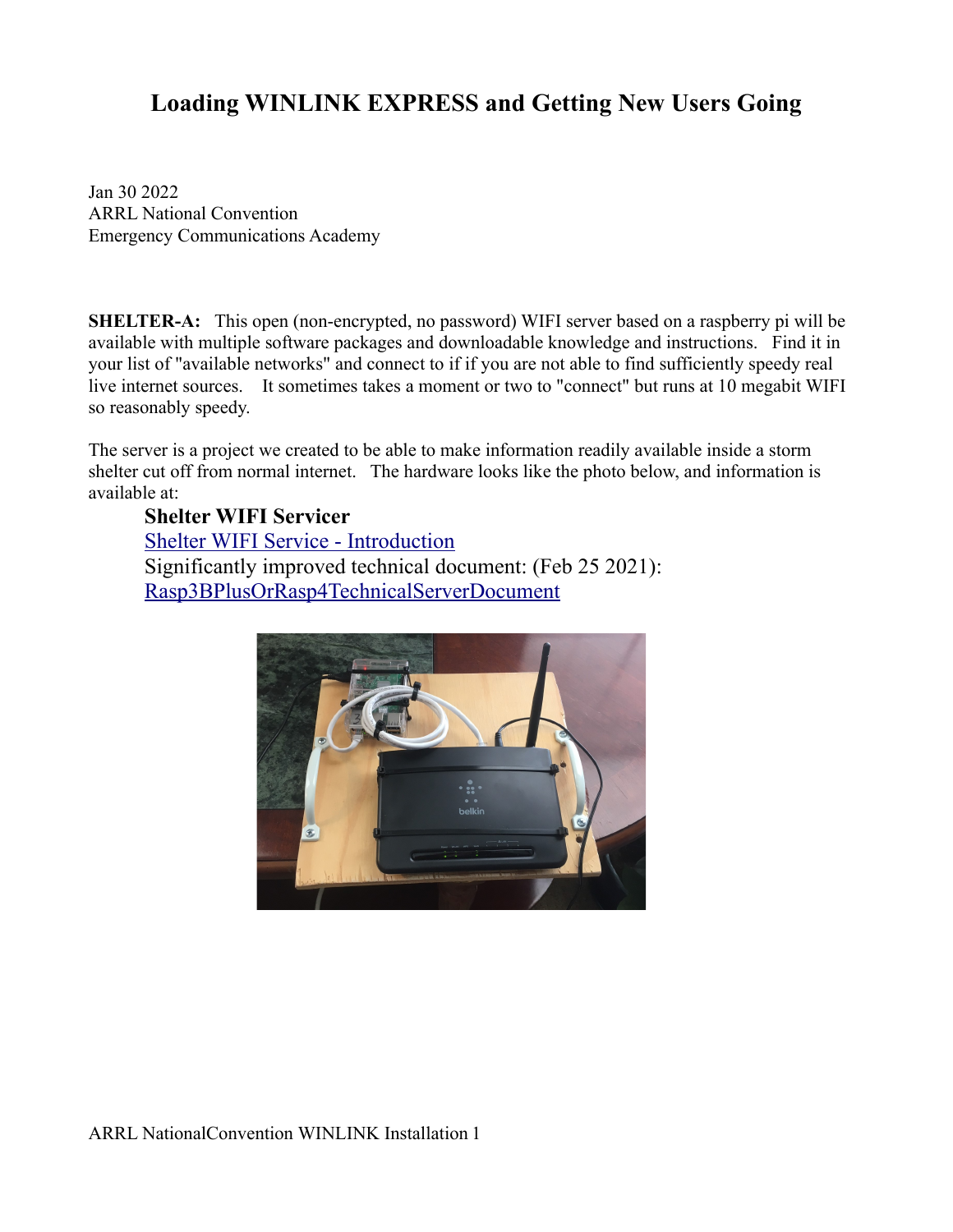**Once connected, type in the URL Internet address 10.10.10.10** and you should get a page similar to this:



- This will enable you to download WINLINK EXPRESS and VARA HF as zipped files. • Download these to the download directory of your participant's computer, "extract all" into
- locations that you can find.
- Execute the installation procedures, accepting the default directories: c:\RMS Express c:\VARA
- DOT NET 4.6 (or later) is required by WINLINK EXPRESS.
- DOT NET 3.5 is additionally required for ARDOP (if your partiicpant wants to be able to run this FREE hf protocol) We have zipped off-line installation files from Microsoft available on SHELTER-A for BOTH of these. We have not been able to test these. They are HUGE and make a while to install.

To see which DOT NETS are installed: (you may wish to check this before you begin installation) Use SETTINGS and search "turn windows features on or off" to arrive at this dialog box:



ARRL NationalConvention WINLINK Installation 2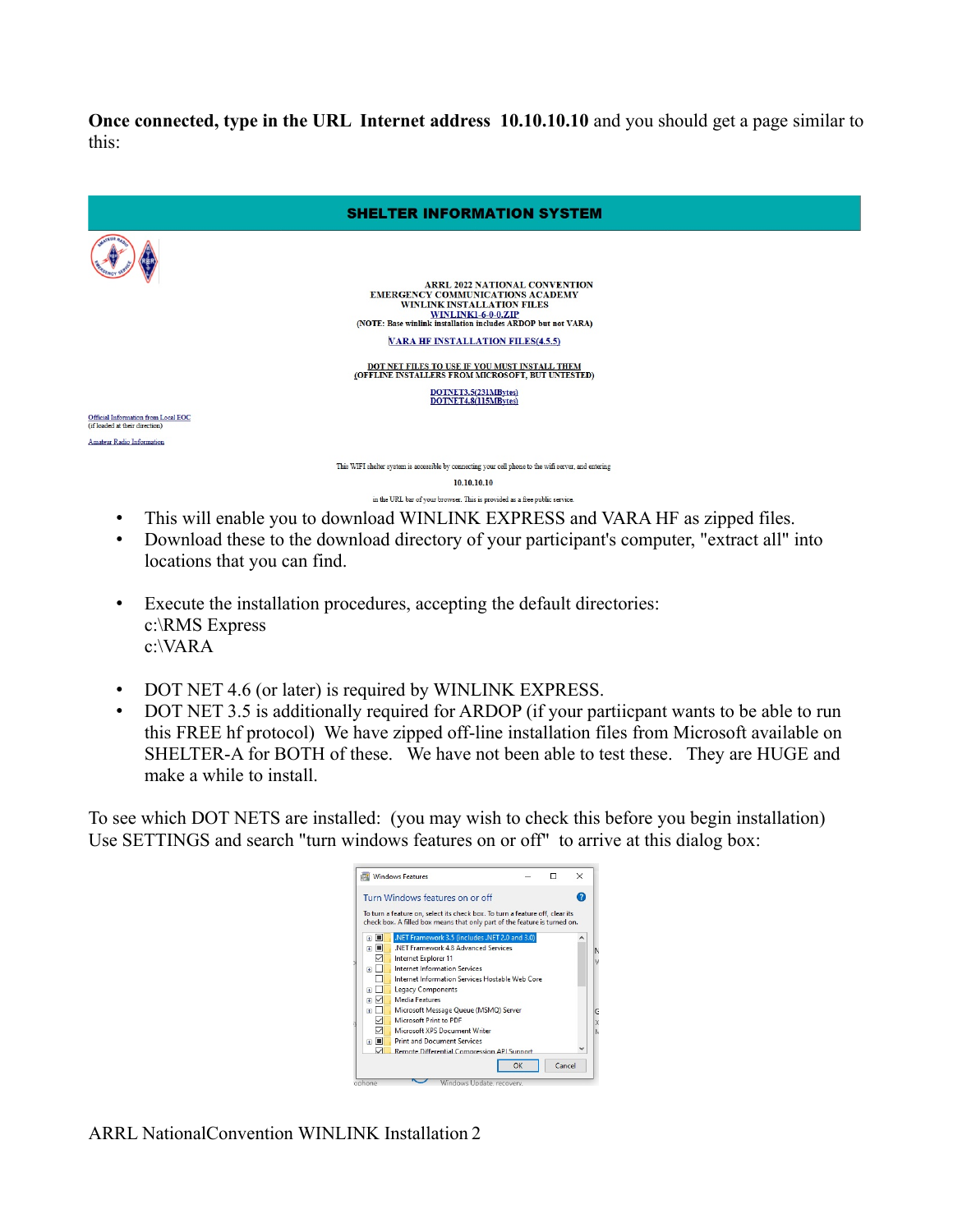## **CONFIGURATION OF PARTICIPANT WINLINK ACCOUNT**

Winlink accounts are created using Winlink Express. It will work far better if you have Internet access for installation. Please connect to one of the available hotspots or hotel wifi if possible to set up your participant's WINLINK account.

Accounts must be ACTIVELY USED about every year to stay active. Warn your user of this requirement. (They also check for valid licenses, and some other safety checks.)

| Winlink Express 1.6.0.3 - KX4Z                                                                                                                                                                                                                                                                                                  |                                                                                                                                                                                                                                                                                                                                                                                                                                                                                                                                                                 |                                                                                                                                                                                                                                                                                                                                                                                                                     |
|---------------------------------------------------------------------------------------------------------------------------------------------------------------------------------------------------------------------------------------------------------------------------------------------------------------------------------|-----------------------------------------------------------------------------------------------------------------------------------------------------------------------------------------------------------------------------------------------------------------------------------------------------------------------------------------------------------------------------------------------------------------------------------------------------------------------------------------------------------------------------------------------------------------|---------------------------------------------------------------------------------------------------------------------------------------------------------------------------------------------------------------------------------------------------------------------------------------------------------------------------------------------------------------------------------------------------------------------|
| <b>KX47</b><br>· Settings                                                                                                                                                                                                                                                                                                       | Attachments Move To:<br>Delete Open Session:<br>Saved Items<br>Message                                                                                                                                                                                                                                                                                                                                                                                                                                                                                          | Help<br>Vara HF Winlink<br>Logs                                                                                                                                                                                                                                                                                                                                                                                     |
| 口白伯白白白十<br>⊕<br>冒                                                                                                                                                                                                                                                                                                               | 仝                                                                                                                                                                                                                                                                                                                                                                                                                                                                                                                                                               | $\times$                                                                                                                                                                                                                                                                                                                                                                                                            |
| No active session                                                                                                                                                                                                                                                                                                               | Winlink Express Properties                                                                                                                                                                                                                                                                                                                                                                                                                                                                                                                                      |                                                                                                                                                                                                                                                                                                                                                                                                                     |
| <b>System Folders</b><br>Inbox (79 unread)<br>Read Items (0)<br>Outbox (0)<br>Sent Items (24)<br>Saved Items (2)<br>Deleted Items (2)<br>Drafts (1)<br><b>Personal Folders</b><br>FieldDay2018 (0)<br>Gordon (0)<br>HurricaneTest (0)<br><b>Global Folders</b>                                                                  | Call Signs<br>My Callsign:<br>My Password:<br>E<br>(Case sensitive)<br>廥<br>Callsign suffix (optional):<br>(Used for country code)<br>Change password<br>廥<br>₽<br>Password recovery e-mail:<br>$\overline{\mathsf{P}}$<br>(Non-Winlink e-mail address where lost password will be sent when requested)<br>⊜<br>Remove Callsign<br>Request password be sent to recovery e-mail<br>ē<br>画<br>ē<br>Auxiliary Callsigns and Tactical Addresses<br>ē<br><b>Add Entry</b><br>$\overline{\widehat{\mathsf{P}}}$<br><b>Remove Entry</b><br>⊜<br><b>Edit Entry</b><br>ē | Contact Information (Optional)<br>Name:<br>Street address 1:<br>Street address 2:<br>City:<br>State/Province:<br>Country:<br>Postal code:<br>Web Site URL (optional):<br>Phone number:<br>Non-Winlink e-mail:<br>Additional information (optional):                                                                                                                                                                 |
| Contacts<br>43228@NTSOH<br>AB4NX<br>AD4BL<br>AE4AG<br>AG6SV<br>AI4NF<br>AJ4FW<br>AL <sub>6</sub> F<br>AL <sub>6</sub> J<br>AL7N<br>ANDERSON ERIC<br><b>ARCSE</b><br>ART (GMAIL.COM)<br><b>ART (WINLINK)</b><br><b>BANNON GENE</b><br><b>BASSETT JOE</b><br>BGENTRY1979@GMAIL.COM<br><b>BILL GILLESPIE</b><br><b>BLEDSOE JIM</b> | $\overline{\mathbf{e}}$<br>My Grid Square:<br>Lat/Lon to Grid Square<br>$\overline{\mathsf{P}}$<br>⊜<br>Winlink Express registration key:<br>€<br>$\overline{\mathbf{r}}$<br>Service Codes<br>$\overline{\mathbf{r}}$<br><b>PUBLIC</b><br>⊜<br>(Use PUBLIC for ham call signs. Separate multiple service codes by spaces.)<br>⋒<br>If you change service codes, you must update the list of channels.<br>ē<br>ē<br>Update<br>Cancel<br>Messa<br>Date: 2020/08/13 13:38<br>From: KK4INZ                                                                          | Recalculate HF path quality if SFI changes more than: 30<br>Keep logs for $2 \div$ weeks.<br>Keep deleted messages for 30<br>days.<br>○ Display list of pending incoming messages prior to download<br>$\vee$ Wam about connections to stations holding messages<br>○ Allow diagnostic information to be sent to the Winlink Development Team<br>Automaticaly install field-test (beta) versions of Winlink Express |
| <b>BOAL SHANNON</b><br><b>BOLLENS_SKIP</b>                                                                                                                                                                                                                                                                                      | To: AA3YB<br>Cc: KX4Z                                                                                                                                                                                                                                                                                                                                                                                                                                                                                                                                           |                                                                                                                                                                                                                                                                                                                                                                                                                     |

#### **Assist your participant to enter all of the following items:**

 $\Box$ Their valid call sign

 $\Box$ A password of THEIR CHOOSING -- It is VERY case sensitive, and they should write it down somewhere and not forget it if possible.

 $\Box$ A password recovery email address NOT ON WINLINK -- this is invaluable if they forget their password.